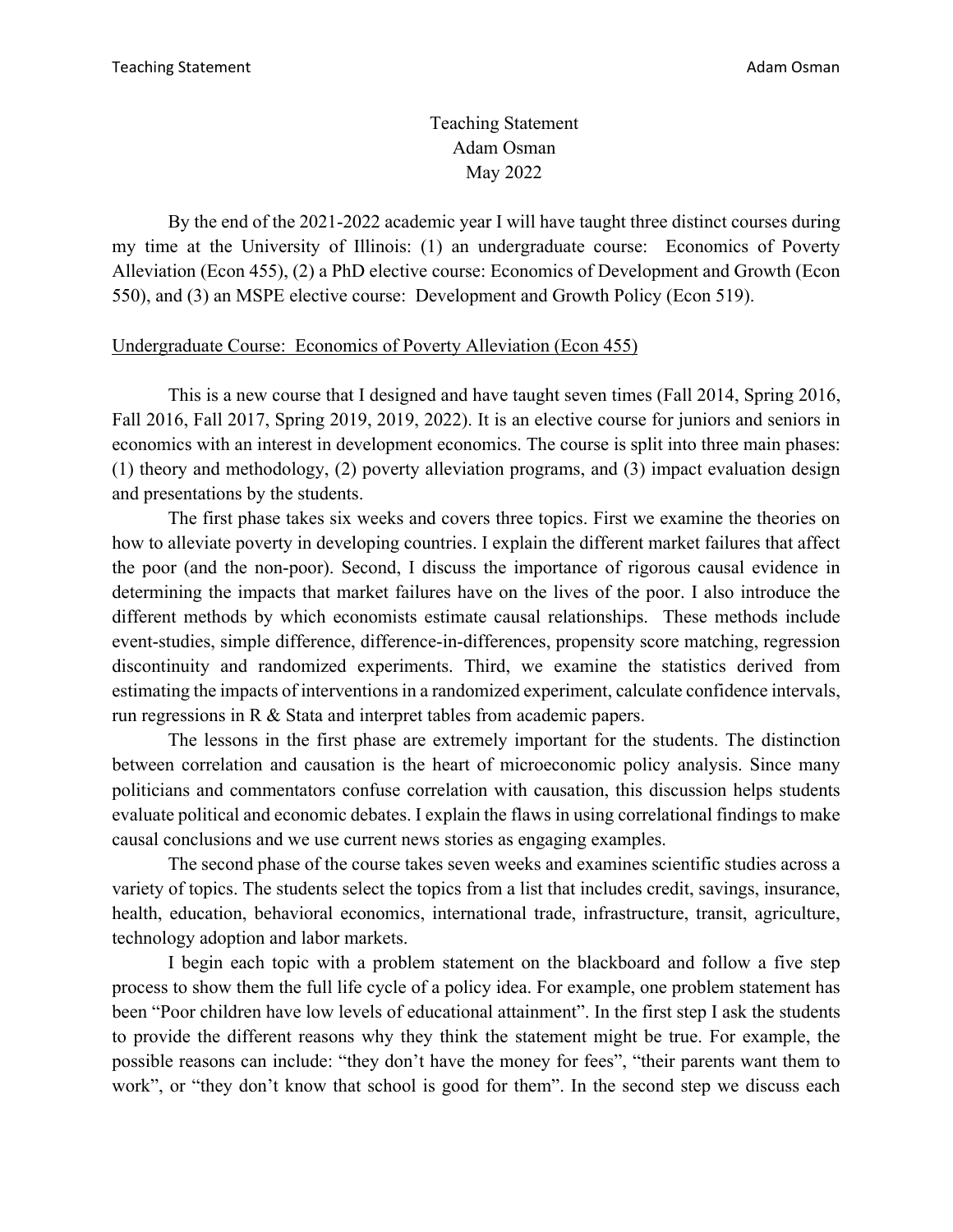reason and I will ask the students to identify the underlying market failures. For example, we would discuss how financial market failures could cause an inability to pay for school fees even if those fees would be a good investment. The third step is a discussion of the policy solutions for each reason. For example, policy solutions could include providing longer term loans to the poor, providing subsidies through conditional cash transfers, or increasing funding to the education system. The fourth step is to design an evaluation that would provide an empirical test of one or two of the policy solutions. We consider all four main impact evaluation designs: randomized experiments, regression discontinuities, difference in differences, and simple differences, and describe the advantages and disadvantages of each approach related to the policy proposal. Finally, I present a few papers on each topic that have implemented one of the solutions they suggested using one of the empirical methods that they described. This is designed to teach them that doing important policy research is within their grasp.

During this part of the course they have two main assignments. The first assignment is an evaluation critique, and the second is an academic paper summary. In the first assignment students find an evaluation from an NGO or social enterprise, identify its flaws, and describe how those flaws could be addressed. For the second assignment students identify an academic paper, summarize what the authors did, and discuss what an NGO can learn from the paper.

The final phase of the class takes two weeks and is comprised of student presentations. Students identify an NGO, discuss the market failures they address, critique any current evaluation done of the organization and design a better evaluation. Other students in the class are encouraged to engage with the presenters and ask them questions. Students are evaluated based on their presentation and participation. My student evaluations for this course have ranged from 4.3-4.8 in overall effectiveness, and 4.2-4.8 in overall quality.

## Ph.D. Course: Economics of Development and Growth (Econ 550)

My Ph.D. course is structured in a similar way to phases 2 and 3 of my undergraduate course but implemented at a much higher level of discussion and proficiency. The majority of the course (13 weeks) discusses market failures in developing countries, how these market failures are intertwined and how researchers could broaden our understanding of how to improve the lives of the poor and promote growth in middle- and low- income countries.

For each topic, I discuss a problem statement and ask the students to identify the market failures, potential solutions, and empirical tests for those solutions. The PhD students will usually take over the discussion and outline all the ways in which a researcher could tackle the problem. We then discuss research papers that have addressed the topic at hand.

Early in the class, the Ph.D. students are required to outline their research interests and the existing literature on that topic. I discuss their interests with each student individually outside of class time. They are required to write a referee report on a job market paper from the top students on the job market that year. The students also present important papers from the syllabus and replicate the results from an experiment using STATA. I also invite the other faculty in